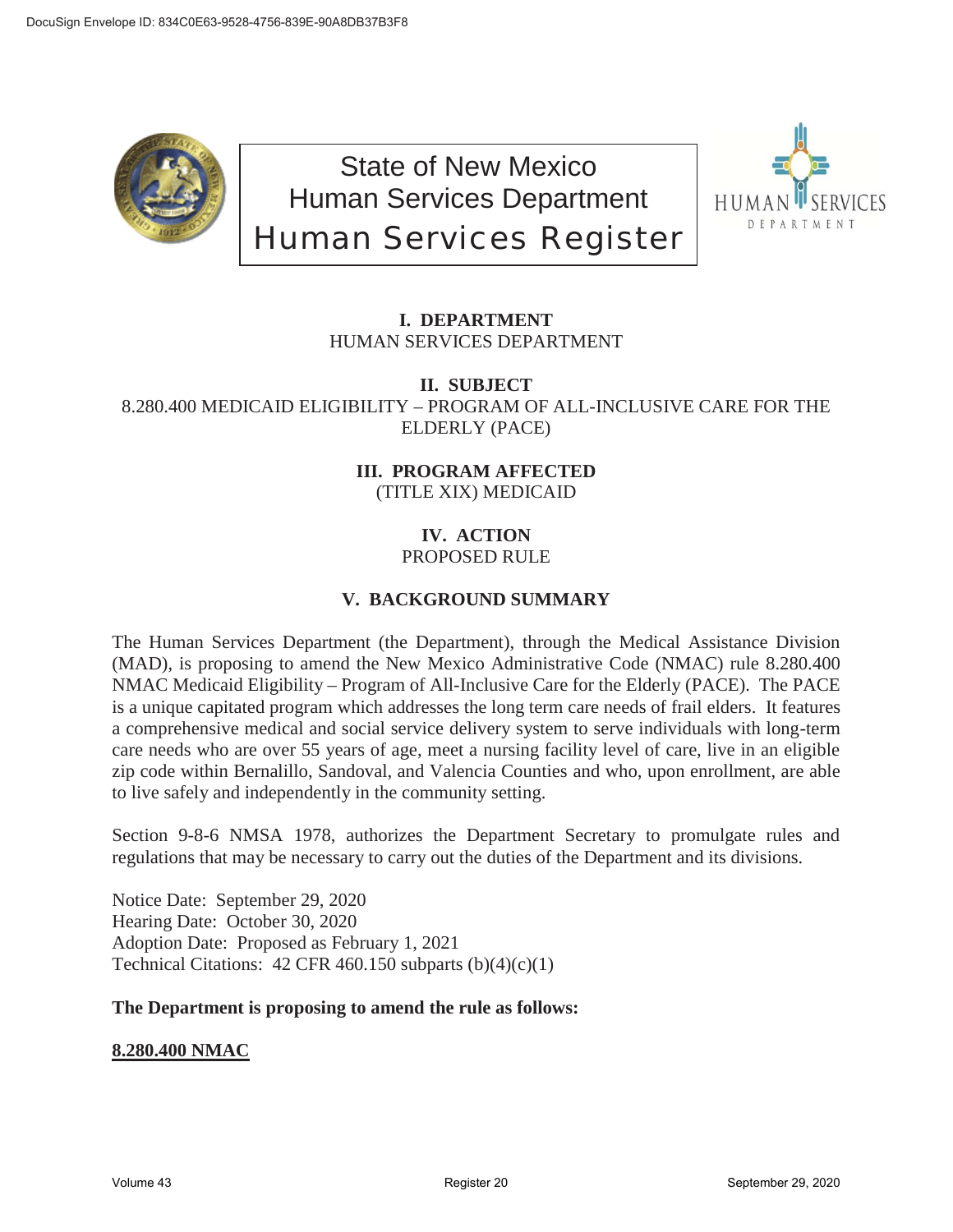# **Section 8**

The Department's mission statement has been added.

#### **Section 11**

Language is clarified concerning the requirements that apply to applicants, recipients or both groups.

The individual requirements are more clearly grouped.

A fourth subsection, D, has been added in accordance with 42 Code of Federal Regulations (CFR) 460.150 which requires all applicants, upon enrollment into PACE, to be able to live in the community setting without jeopardy to their health and safety.

Amendments throughout the rule have been made changing "applicant/recipient" to "applicant or recipient" to show clarification of when language applies to both applicants and enrolled recipients, and when it does not.

## **VI. RULE**

These proposed rule changes will be contained in 8.280.400 NMAC. This register and the proposed rule are available on the HSD website at: http://www.hsd.state.nm.us/LookingForInformation/registers.aspx and http://www.hsd.state.nm.us/2017 comment-period-open.aspx. If you do not have internet access, a copy of the proposed register and rule may be requested by contacting MAD at (505) 827-1337.

#### **VII. EFFECTIVE DATE**

The Department proposes to implement this rule effective February 1, 2021.

#### **VIII. PUBLIC HEARING**

A public hearing to receive testimony on this proposed rule will be held on Friday, October 30, 2020 at 1:00 p.m., Mountain Time (MT). **Conference Number: 1-800-747-5150. Access Code: 2284263.** 

If you are a person with a disability and you require this information in an alternative format or require a special accommodation to participate in the public hearing, please contact the MAD in Santa Fe at (505) 827-1337. The Department requests at least 10 working days advance notice to provide requested alternative formats and special accommodations.

Copies of all comments will be made available by MAD upon request by providing copies directly to a requestor or by making them available on the MAD website or at a location within the county of the requestor.

# **IX. ADDRESS**